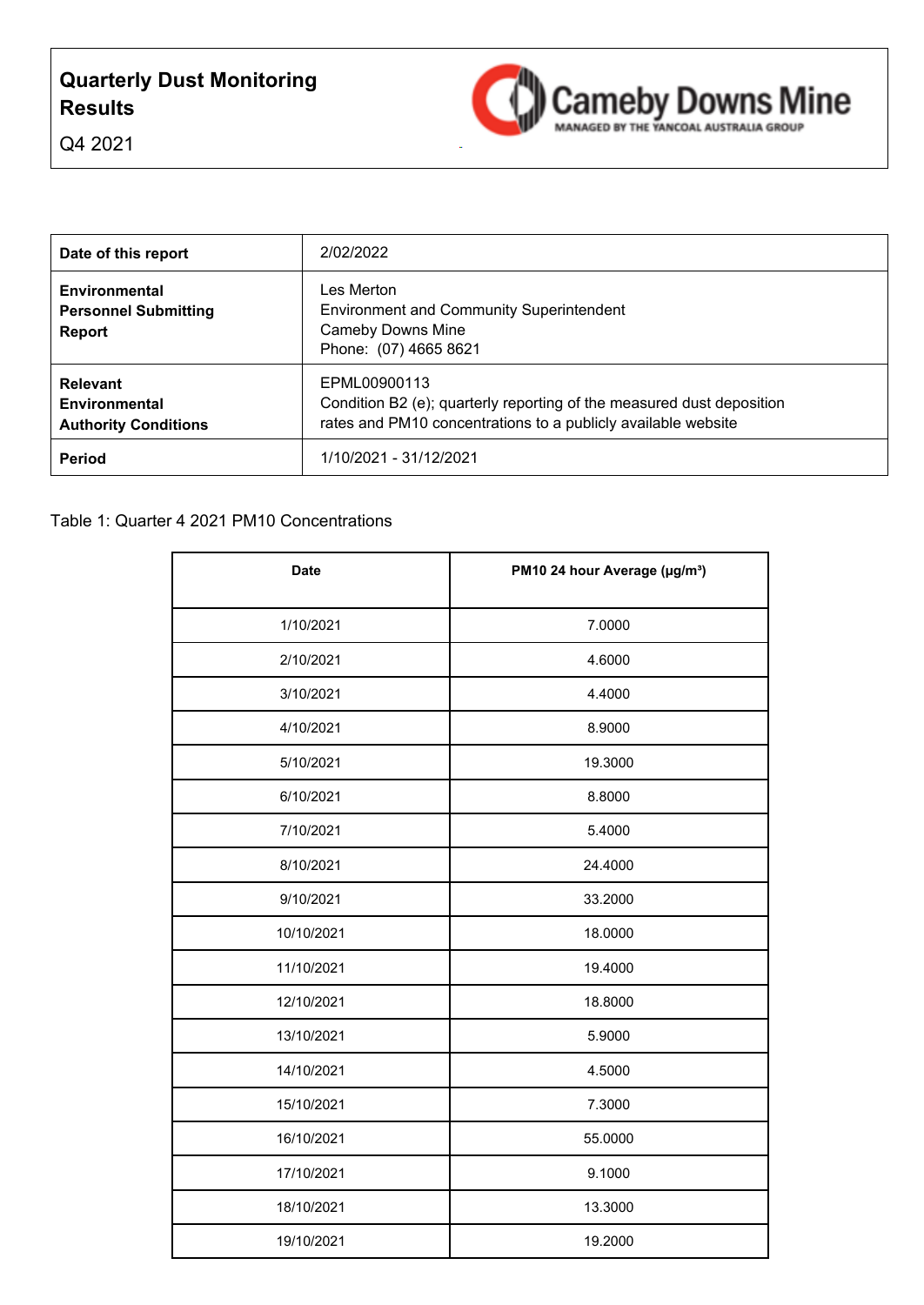



|            | PM10 24 hour Average (µg/m <sup>3</sup> ) |
|------------|-------------------------------------------|
| 20/10/2021 | 17.9000                                   |
| 21/10/2021 | 7.9000                                    |
| 22/10/2021 | 11.8000                                   |
| 23/10/2021 | 18.3000                                   |
| 24/10/2021 | 17.3000                                   |
| 25/10/2021 | 23.7000                                   |
| 26/10/2021 | 7.5000                                    |
| 27/10/2021 | 9.2000                                    |
| 28/10/2021 | 9.3000                                    |
| 29/10/2021 | 18.4000                                   |
| 30/10/2021 | 11.3000                                   |
| 31/10/2021 | 9.1000                                    |
| 1/11/2021  | 7.9000                                    |
| 2/11/2021  | 9.5000                                    |
| 3/11/2021  | 8.6000                                    |
| 4/11/2021  | 6.8000                                    |
| 5/11/2021  | 8.8000                                    |
| 6/11/2021  | 8.1000                                    |
| 7/11/2021  | 6.2000                                    |
| 8/11/2021  | 7.5000                                    |
| 9/11/2021  | 4.3000                                    |
| 10/11/2021 | 8.3000                                    |
| 11/11/2021 | 4.8000                                    |
| 12/11/2021 | 4.4000                                    |
| 13/11/2021 | 16.5000                                   |
| 14/11/2021 | 8.8000                                    |
| 15/11/2021 | 2.0000                                    |
| 16/11/2021 | 5.4000                                    |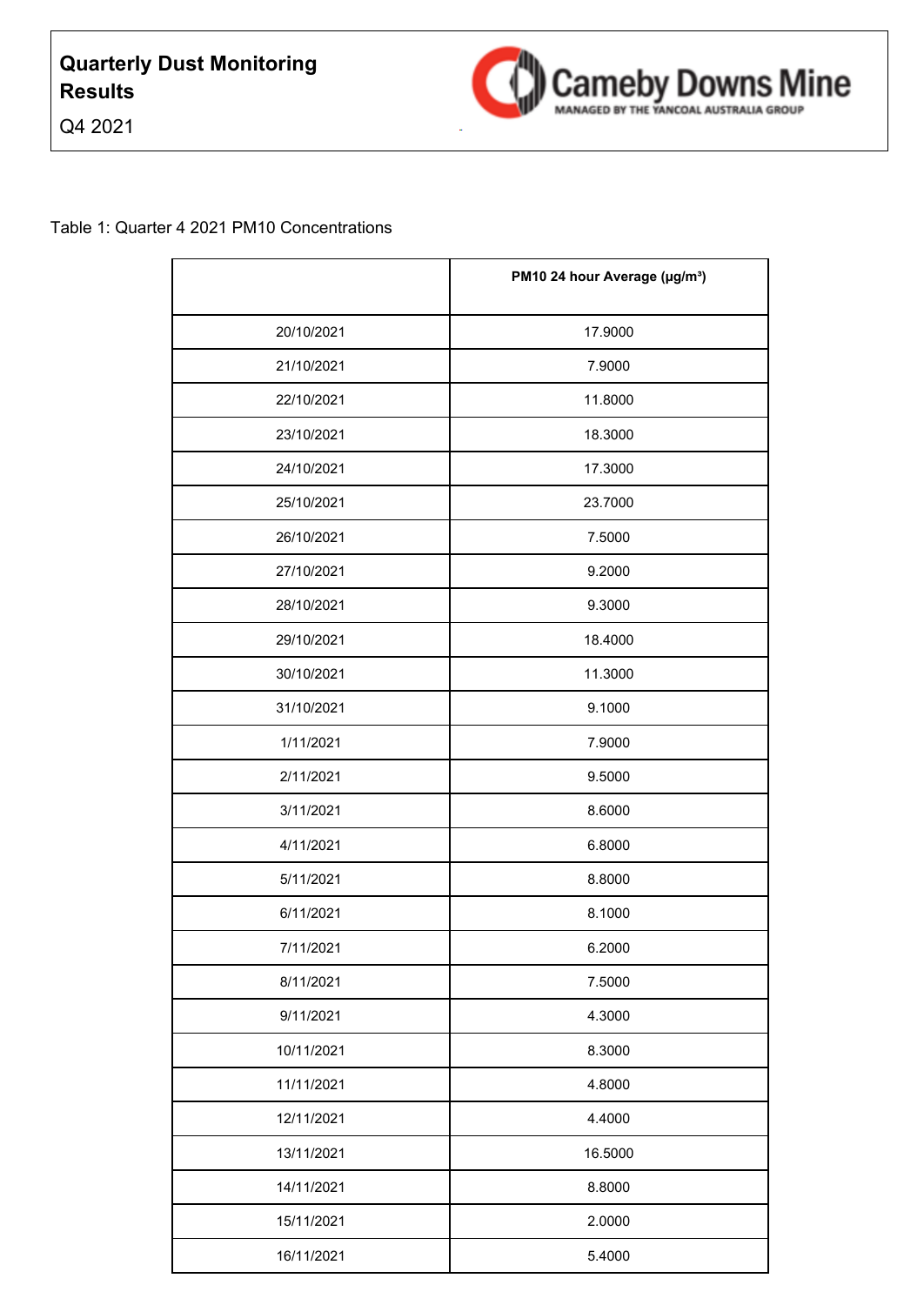



|            | PM10 24 hour Average (µg/m <sup>3</sup> ) |
|------------|-------------------------------------------|
| 17/11/2021 | 9.5000                                    |
| 18/11/2021 | 13.1000                                   |
| 19/11/2021 | 9.9000                                    |
| 20/11/2021 | 8.3000                                    |
| 21/11/2021 | 8.8000                                    |
| 22/11/2021 | 8.7000                                    |
| 23/11/2021 | 3.3000                                    |
| 24/11/2021 | 4.0000                                    |
| 25/11/2021 | 7.8000                                    |
| 26/11/2021 | 5.2000                                    |
| 27/11/2021 | 8.7000                                    |
| 28/11/2021 | 8.3000                                    |
| 29/11/2021 | 5.1000                                    |
| 30/11/2021 | 3.4000                                    |
| 1/12/2021  | 3.2000                                    |
| 2/12/2021  | 7.5000                                    |
| 3/12/2021  | 7.8000                                    |
| 4/12/2021  | 8.7000                                    |
| 5/12/2021  | 8.4000                                    |
| 6/12/2021  | 14.6000                                   |
| 7/12/2021  | 6.4000                                    |
| 8/12/2021  | 8.2000                                    |
| 9/12/2021  | 9.4000                                    |
| 10/12/2021 | 9.8000                                    |
| 11/12/2021 | 8.8000                                    |
| 12/12/2021 | 9.8000                                    |
| 13/12/2021 | 17.8000                                   |
| 14/12/2021 | 15.2000                                   |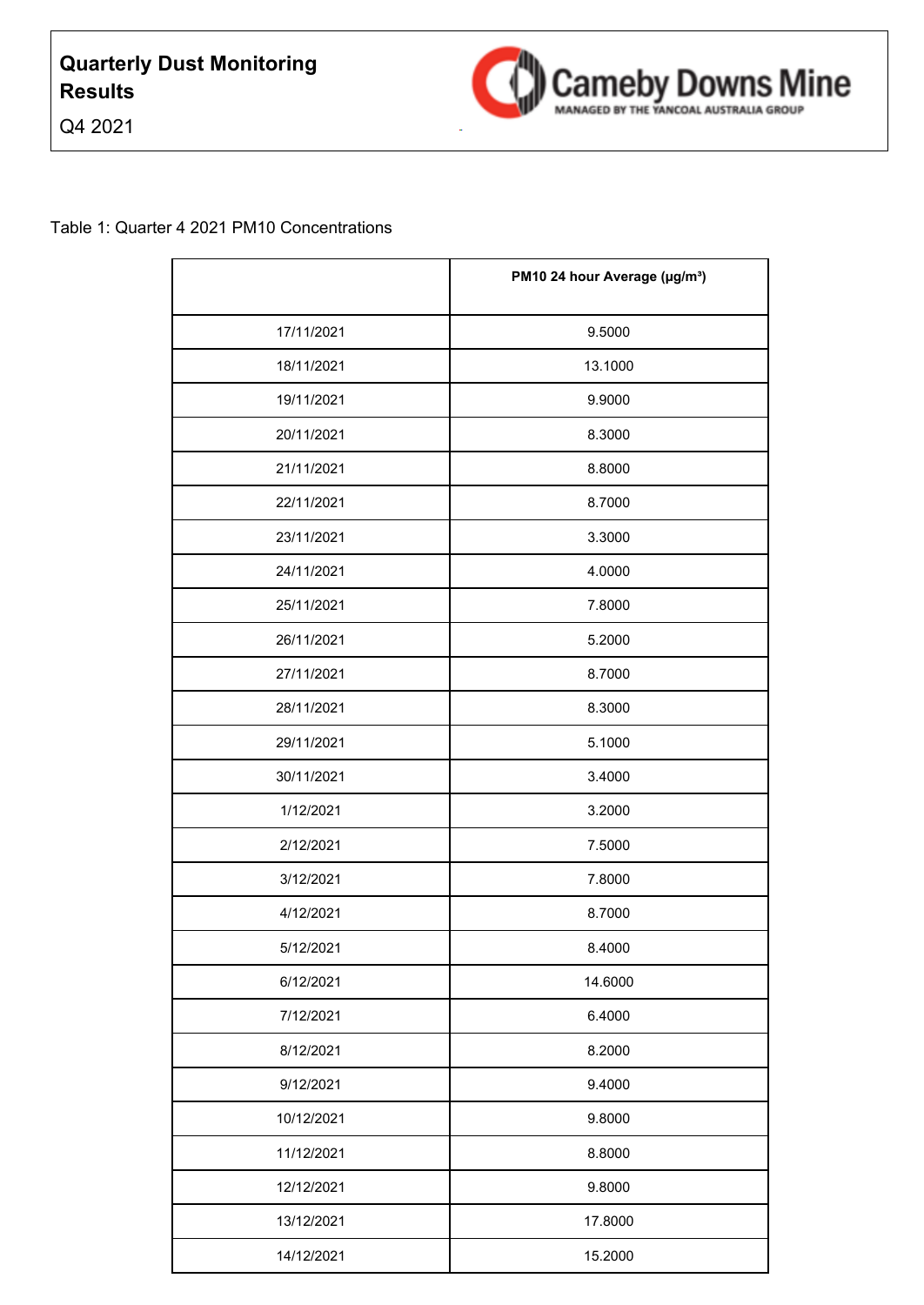



|            | PM10 24 hour Average (µg/m <sup>3</sup> ) |
|------------|-------------------------------------------|
| 15/12/2021 | 15.2000                                   |
| 16/12/2021 | 17.4000                                   |
| 17/12/2021 | 21.5000                                   |
| 18/12/2021 | 9.0000                                    |
| 19/12/2021 | 6.9000                                    |
| 20/12/2021 | 5.5000                                    |
| 21/12/2021 | 8.9000                                    |
| 22/12/2021 | 8.8000                                    |
| 23/12/2021 | 12.0000                                   |
| 24/12/2021 | 7.8000                                    |
| 25/12/2021 | 7.3000                                    |
| 26/12/2021 | 6.6000                                    |
| 27/12/2021 | 4.0000                                    |
| 28/12/2021 | 5.0000                                    |
| 29/12/2021 | 7.9000                                    |
| 30/12/2021 | 5.6000                                    |
| 31/12/2021 | 5.8000                                    |